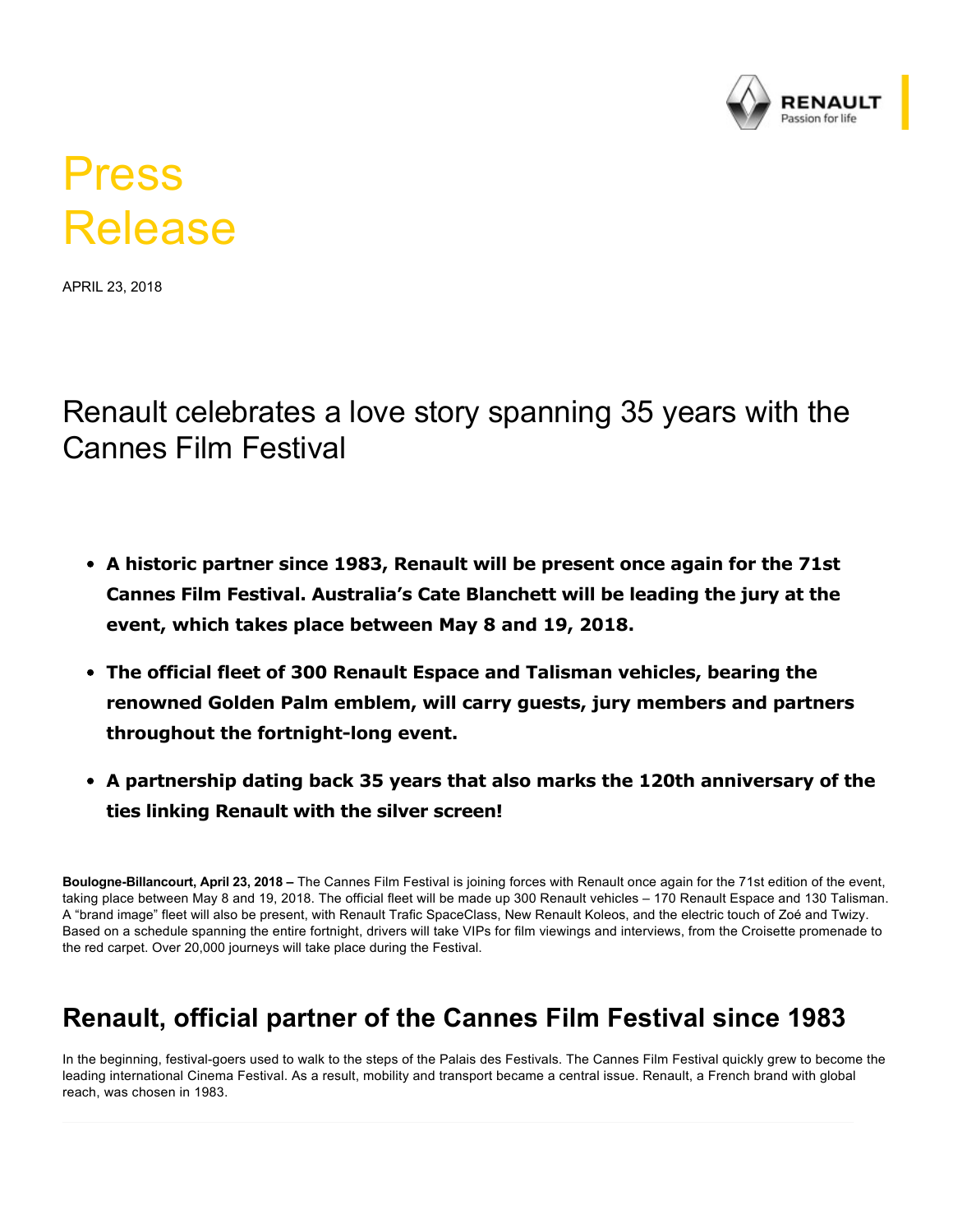*"Renault is one of the oldest partners of the Cannes Film Festival. We first worked together in1983. Back then, VIPs were driven to the iconic steps of the Palais des Festivals in an R25,"* **says Claude Hugot, Director of Public Relations with Renault-Nissan-Mitsubishi**. He adds: *"1983 was particularly symbolic for us in that it was a Japanese film, 'The Ballad of Narayama' by Shōhei Imamura that won the Golden Palm!".*

### **Renault celebrates 120 years with the silver screen**

The story goes back to 1898, when the Lumière brothers set up their first film studios near the Renault factory on Île Seguin in Boulogne-Billancourt. As a result of the close ties forged by the two families, Renault became the preferred partner of actors and directors. Renault *voiturettes* could be seen in the first adverts, and subsequently in films by Jacques Tati, Claude Sautet, Claude Lelouch, Steven Spielberg, James Cameron, Wim Wenders and Xavier Dolan among others.

Every year, around forty vehicles feature in 200 TV and cinema productions.

Today, Renault is a partner of Unifrance, the Golden Globes, the Ateliers de Beaune workshops and France's César film awards, as well as the festivals of Deauville, Lyon Lumière, Alpe d'Huez, Cabourg and Angoulême.

## **Cannes 2018: a line-up including Jean-Luc Godard, Spike Lee and Asghar Farhadi**

At the 71st Cannes Film Festival, the key notes will be glamour, with Cate Blanchett leading the jury, and humour, with Édouard Baer as master of ceremonies. Love will also be part of the line-up, as illustrated by the official poster for the event, showing a scene from Pierrot le *Fou* by Jean-Luc Godard in which Anna Karina and Jean-Paul Belmondo kiss passionately in their cars.

The line-up for 2018 includes 18 films turning the spotlight on France, Asia and Italy. This year's event also sees the return of a number of directors, including Jean-Luc Godard, Christophe Honoré, Spike Lee, Jafar Panahi, Lee Chang-Dong and Kore-Eda Hirokazu. Todos lo *Saben* (Everybody Knows) by Asghar Farhadi with Penelope Cruz and Javier Bardem will open the festival on May 8 before its general release the next day!

*"The cinema helps us to build our media profile all over the world, from China to Brazil, India, Latin America and Russia. The Cannes Film Festival enjoys huge press coverage with an estimated value of over 40 million euros. That's good for our brand and for our products,"* points out **Claude Hugot**.

#### **About Groupe Renault**

Groupe Renault has been making cars since 1898. Today it is an international multi-brand group, selling close to 3.76 million vehicles in 134 countries in 2017, with 36 manufacturing sites, 12,700 points of sales and employing more than 180,000 people. To meet the major technological challenges of the future and continue its strategy of profitable growth, the Group is harnessing its international growth and the complementary fit of its five brands, Renault, Dacia and Renault Samsung Motors, Alpine and LADA, together with electric vehicles and the unique Alliance with Nissan and Mitsubishi. With a new team in Formula 1 and a commitment to Formula E, Renault sees motorsport as a vector of innovation and brand awareness.

#### **For more information, please contact:**

Renault Press: +33 (0)1 76 84 63 36 Coralie Jolly / [coralie.jolly@rpbyco.com](mailto:coralie.jolly@rpbyco.com) / +33 (0)6 85 91 09 38